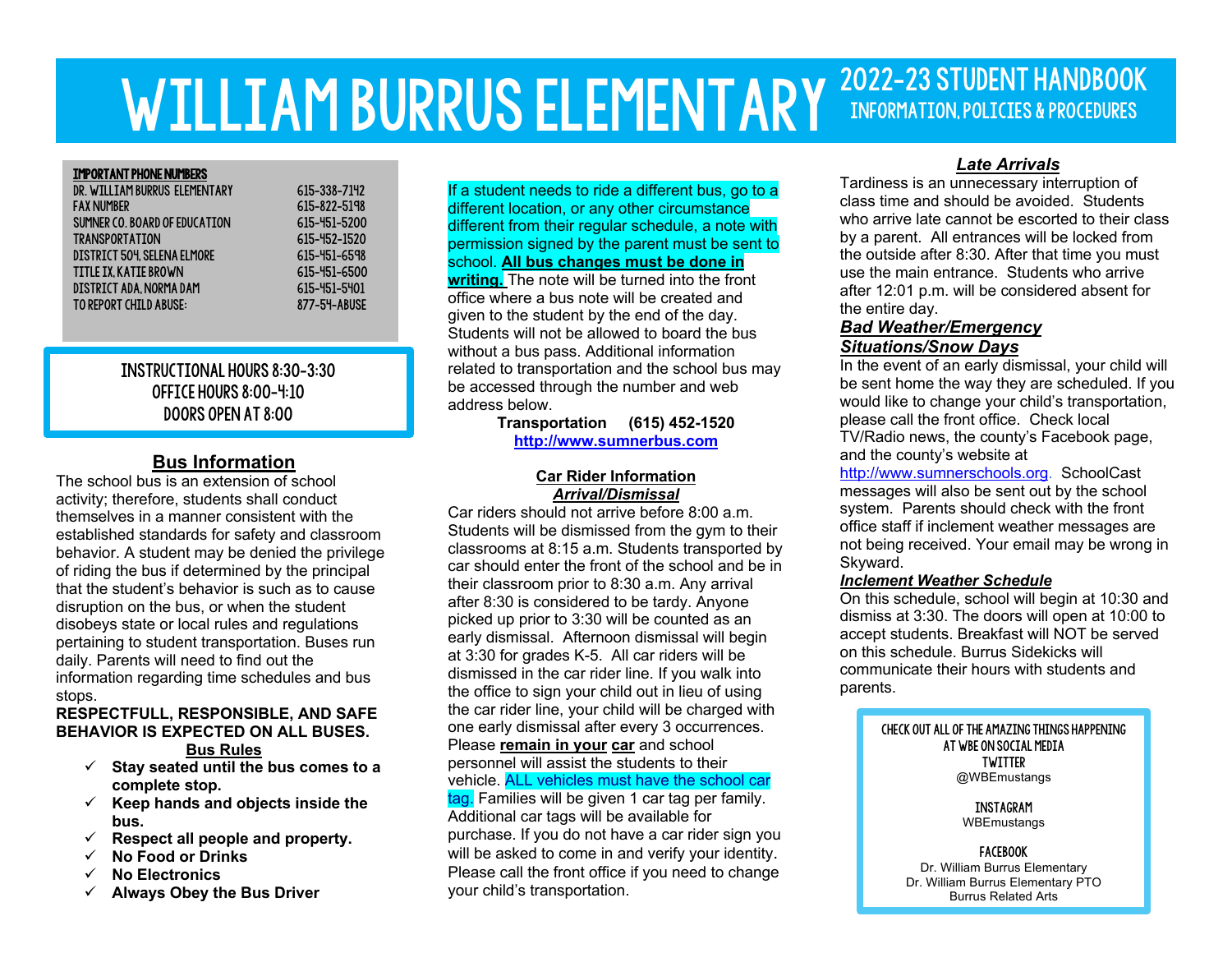# **Attendance**

Recognizing that absenteeism is a hindrance to education and that the progress of students depends to a great extent on regular attendance the Sumner County Board of Education adopts the following policy rules and regulations: **Tennessee Compulsory School Attendance Law**

Every parent, guardian, or other person residing within the state of TN, having control or charge of any child between the ages of six and seventeen years, both inclusive, shall cause such child to attend public or non-public school, and in the event of failure to do so, shall be subject to the following penalties. Penalty for Violation: Any parent, guardian or other person who has control of a child or children, and who shall violate the provisions of this part shall be guilty of a class C misdemeanor. Each day's unlawful absence shall constitute a separate misdemeanor.

#### **Definitions**

*Present:* defined as a student in attendance at the school or class to which he/she is assigned. Three hours and 16 minutes constitutes being present for a full day of school for financial/accounting purposes.

**Absent:** defined as a student not in attendance at the school or in the class to which he/she is assigned. Missing more than half a day or a class counts as an absence. There are two categories of absences, which follow:

*Excused Absence:* absence tolerated by the school system under the law because the cause benefits of the absence outweigh the benefits, which would have been achieved by attending school*.*

*Parents are allowed 5 parent notes per semester for an absence to be considered excused. The sixth absence and thereafter will be unexcused unless verified. After a total of 6 unexcused absences for the year, the student will be reported to the county truancy department.* 

*After a total of 10 tardies and early dismissals for the year, a student will also be turned into the truancy department. A doctor's note must be presented to verify absences beyond the 5 parent notes. Any time after 8:30 is tardy and prior to 3:30 is an early dismissal. This includes field trips. Documentation of all absences is expected in a timely manner.*

**Adequate reasons for absences include the following:**

- 1. Student's personal illness, medical appointment, or hospitalization verified by a licensed physician, dentist, or health agency.
- 2. Death of a family member.
- 3. Special recognized religious holidays regularly observed by a particular faith. A parent note must be submitted to the school principal prior to the student being absent for a religious holiday.
- 4. Required court appearances.
- 5. Approved school related activities.
	- A. Vacations/trips A maximum of 5 days will be excused
	- for vacations.

B. Other extenuating circumstances beyond the control of the student. For such absences to be excused, they must be approved by the principal.

*Unexcused absences:* absences which are not verified or which do not meet valid reasons for absences. All out-of-school suspensions are unexcused. **If a student is not present for the day, they cannot participate in extracurricular activities for that day.**

An excessive number of absences during the school year will subject the student to possible retention. In accordance with state law, the principal and teacher will make the decision to promote or retain the pupil; the principal and teacher may defer to the parent's wishes and place this documentation in the student's file. The final decision lies with the principal. **If your address changes, you need to notify the attendance clerk, Hollie Unger.**



# **Report Cards**

Report Cards are posted in Skyward every 9 weeks during the school year. Progress reports are posted every 4-½ weeks. Grading is used as a measure of student progress made by a student mastering a standard or skill. Grades can be located in Skyward:

https://sissumner.tnk12.gov/scripts/wsisa.dll/WServic e=wsSUMStu/seplog01.w

# Student led Conference September 19, 2022

If you would like to schedule a parent conference, please schedule ahead of time. Our teachers will be happy to meet with you. Drop-in conferences will not be permitted. Please contact the teacher to set up a conference at a convenient time.

**Homework** Dr. William Burrus Elementary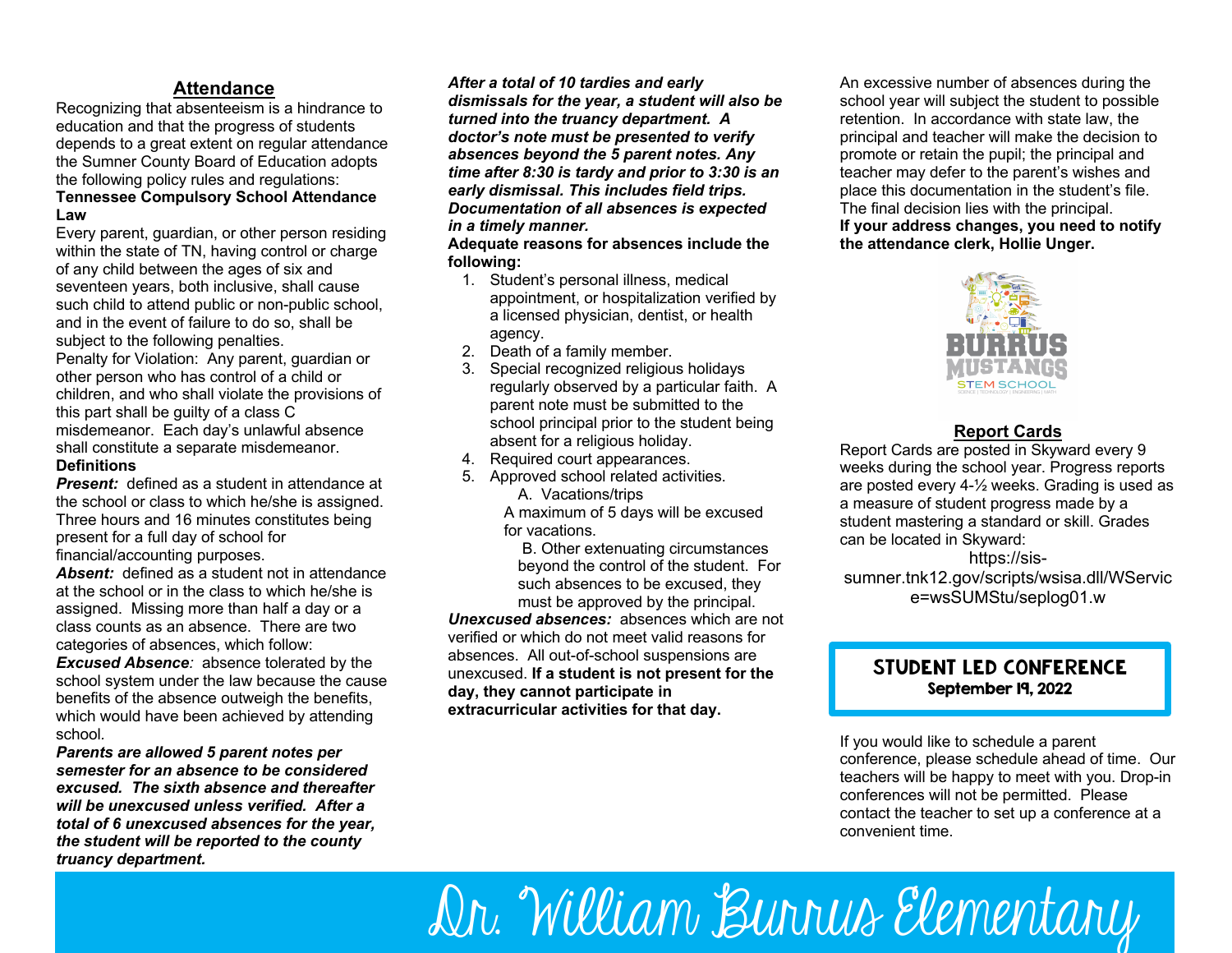**Homework Policy** – Homework is given when necessary and should support the reinforcement of standards taught while providing an opportunity for intentional practice. Homework is designed to be a step towards mastery of standards. When homework is given, it is expected to be completed.

# **Standardized Dress Code**

The following shall *NOT* be worn to school: Biker shorts, shorts with writing on the back, cutoff jeans that are frayed or pockets showing, clothing with holes, saggy/sagging pants, leggings or leotards must cover the student's bottom or worn with appropriate length skirt or dress (must come to the tip of the middle finger with hands to the side). Shorts must also follow this length, suggestive slogans, pictures or ads of tobacco or alcoholic products on clothes, caps, hats, scarves or bandanas, strapless dresses or blouses, spaghetti strap dresses, bare midriff, halters or tank tops. Backless shoes (sandals with back strap permitted), cleated shoes, shoes with rollers, or flip flops, clothing related to gangs, extreme hair color or style that results in classroom disruption. Mesh may be worn with T-shirts. Jewelry may not be distracting or disruptive. Principal discretion may be used if clothing is inappropriate and not listed in the dress code. *Penalties*: Change clothes or be sent home. Multiple instances will equal a disciplinary referral.

## **Security**

School Security is taken very seriously at all Sumner County Schools. All visitors must sign in and out of the main office through the Lobby Guard System and must have their photo taken. The playground area is part of the school grounds and may not be used during the school day unless permission has been granted.



Visitors must also wear a visitor badge. The safety of our children is first priority. Please remember that students are only allowed to leave with persons indicated on their registration card. Any exception must be put in writing. All students must be released from the office and will only be released with a valid ID and the name must be on the registration card. Students **will not** be released with anyone under the age of 18 (without permission from administration).

# **Weapons/Threat/Illegal Substance Policy**

Any student who brings a weapon, illegal substance, or makes a serious threat to the safety of the school is subject to a severe consequence including possible expulsion from school for one year. This is Sumner County Board policy.

## **Medication/Clinic**

WBE has a full-time nurse on staff. Our school only provides basic first aid. If your child shows symptoms of illness, please keep him/her at home. Tylenol, over the counter drugs, or prescription drugs can only be administered with proper forms completed by your child's physician. Medication must be brought in the original container with current instructions. There will be *NO* exceptions. If you forget to give your child medication in the morning, you will be expected to come to school and administer that dosage.

# **Registration Data Cards**

The school must have a card for each student that lists parents' names, complete home address, correct phone numbers for home and work, and correct phone numbers of two people that may be contacted in case of emergency. *If there are any changes in any of this information, please notify the school immediately in writing. All changes need to be made in Skyward. Court documents must be provided annually to restrict access to a parent or guardian.*

# **Special Services**

William Burrus Elementary provides a variety of services for students that qualify for special education and an IEP. Gifted services are also included within the umbrella of special education services. The primary type of service is inclusion. This represents the approach of providing special services within a general education classroom to maximize core content exposure. Special education teachers and interventionist team-teach with general education teachers to meet the individual needs of the students they share. William Burrus Elementary also has two blended Pre-School classes, which include children with special needs as well as peer models. Additional programs are offered within self-contained classrooms to meet learning needs beyond the general education classroom.

## **Media Center/Library**

Our media center houses materials for students and teachers to supplement and enrich curriculum. Students visit the media center for assigned periods each week. They enjoy book exchange, storytelling, book sharing, library skills instruction, and independent reading time. Books checked out by a student are the responsibility of the student.

#### **Textbooks**

Textbooks and library books are loaned to the students for their use during the school year. Damaged or lost items are the responsibility of the student.

#### **Cell Phones & SMART Watch Policy**

Cell phones are to remain "off" in backpacks during school hours and on the bus. If a cell phone is out, it will be collected and must be picked up in the office by a parent.

"Smart" watches are only permissible at WBE if

- Watches are turned to "airplane mode" (if equipped) during the school day
- Watches are used for the function of telling time only during the school day

• The owner of the watch is responsible for its uses If the watch is used to send/receive text messages, emails, or other functions other than telling time, then the watch becomes a "device" like a cell phone, and the current cell phone policy would apply.